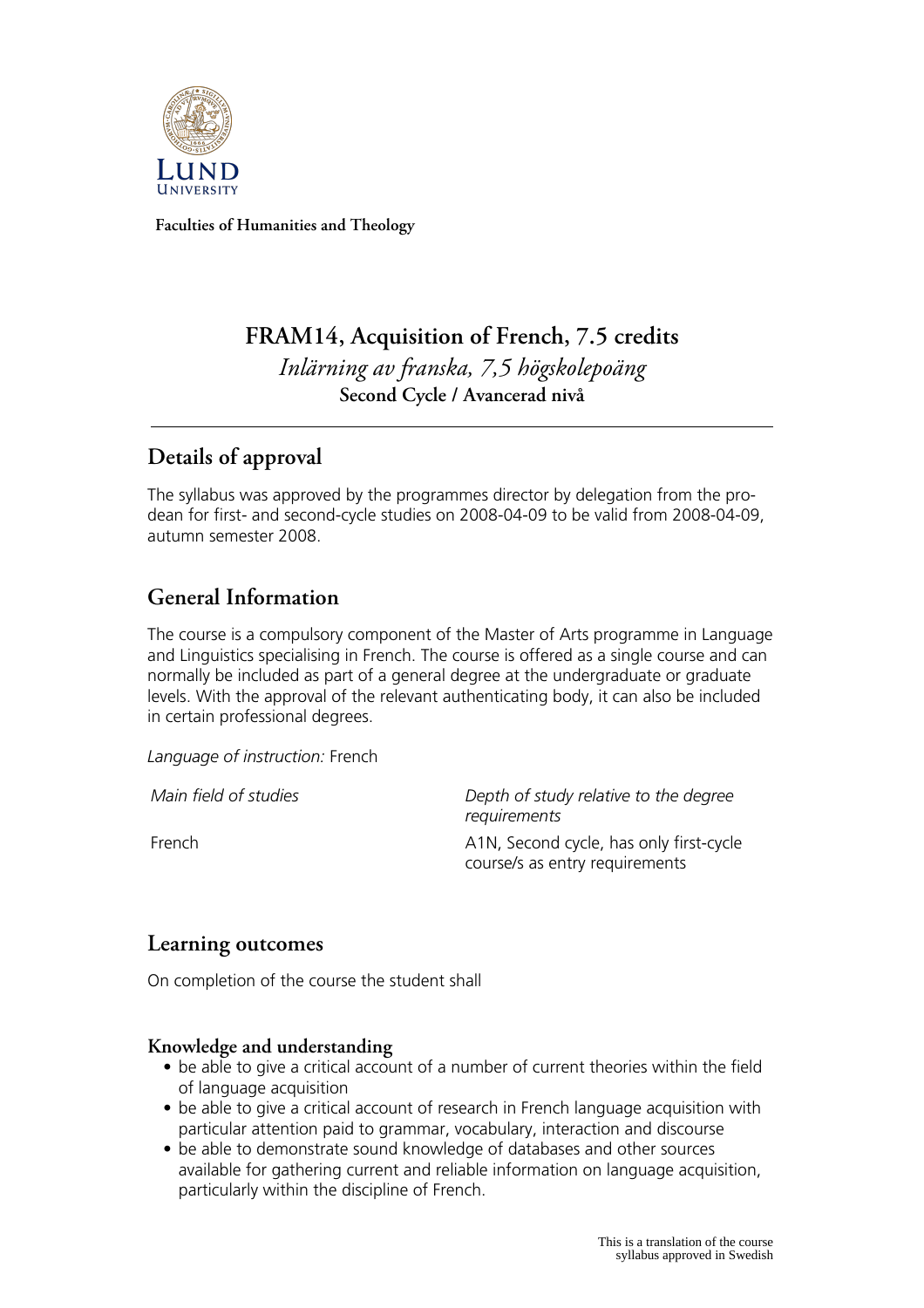#### **Competence and skills**

- be able to formulate a problem area to study from within the subject area of French language acquisition, in an autonomous manner
- be able to compile an oral or written corpus and apply tools to treat and analyse it
- be able to select and apply theoretical, methodological and empirical literature which is needed in order to study a chosen problem area
- be able to present research findings using a good level of oral and written French.

#### **Judgement and approach**

- be able to reflect on and relate to his/her own language acquisition on the basis of his/her knowledge of how French has developed
- be able to evaluate and discuss various methods of analysis, both computer based and manual.

### **Course content**

The course provides the students with an overview of current research on French language acquisition seen in various age groups and under various conditions. Students are introduced to concepts, terms and findings and shown the ways in which French language acquisition can be studied in a scholarly manner. A number of practical exercises are included, where students are given the opportunity to become familiar with tools used in both analysis work and the analysis of results. Students then define an issue to study with the help of the lecturer and other students. An appropriate corpus is compiled, in part at least, by the students themselves. Students thereafter analyse the material. The results are presented in a written report, and an oral presentation based on this report is also given.

## **Course design**

Teaching consists of lectures and seminars, some of which are scheduled without a lecturer.

### **Assessment**

Examination takes the form of a scheduled lecture given by the student in French, which is based on a written assignment.

*Subcourses that are part of this course can be found in an appendix at the end of this document.*

## **Grades**

Marking scale: Fail, Pass, Pass with distinction.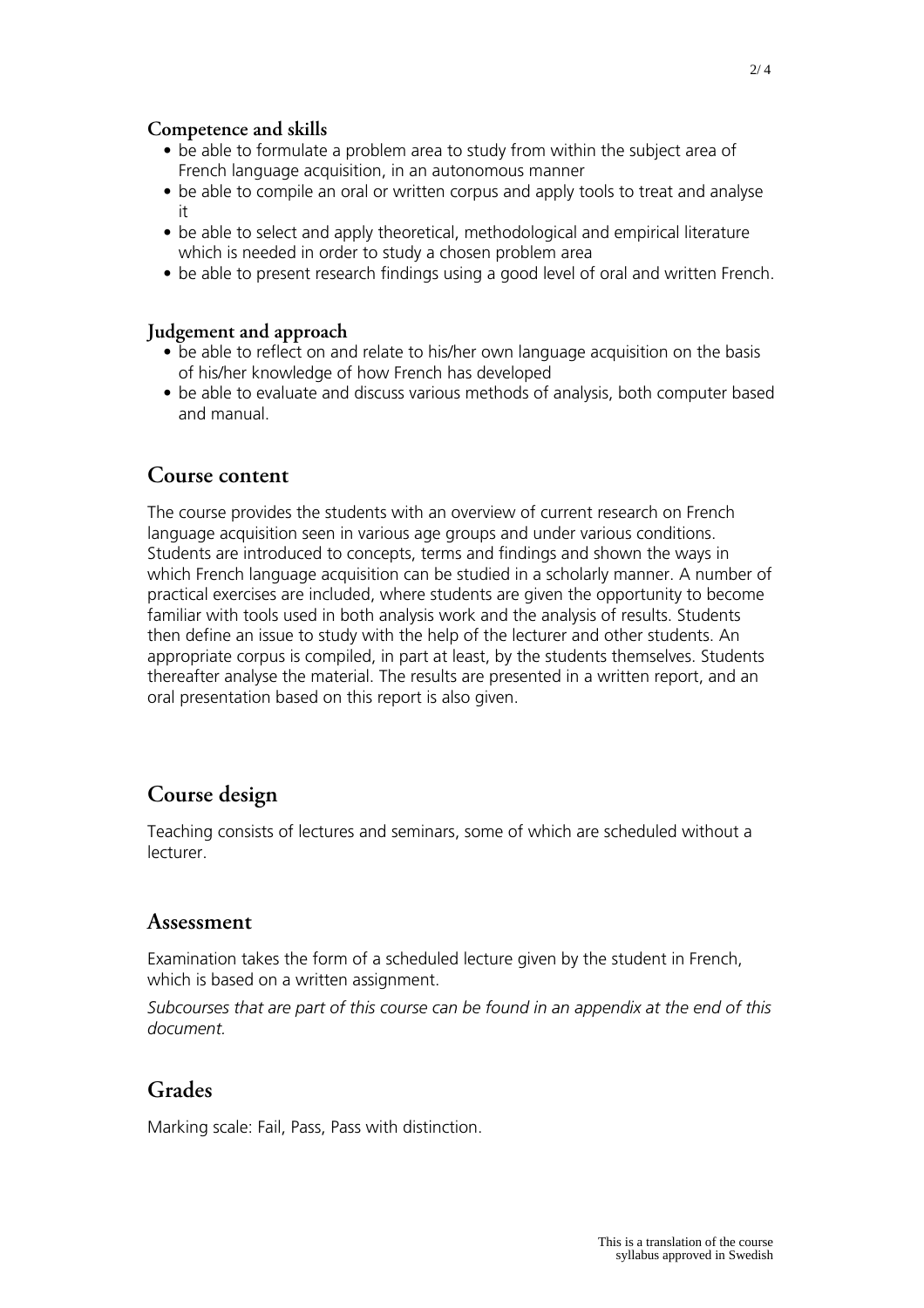# **Entry requirements**

To be eligible for the course requires the successful completion of 90 higher education credits, of which at least 60 are in French, or the equivalent.

## **Further information**

1. The credits allocated for course content that in whole or in part is commensurate with another course can only be credited once for a degree. For further details see the current registration information and other relevant documentation.